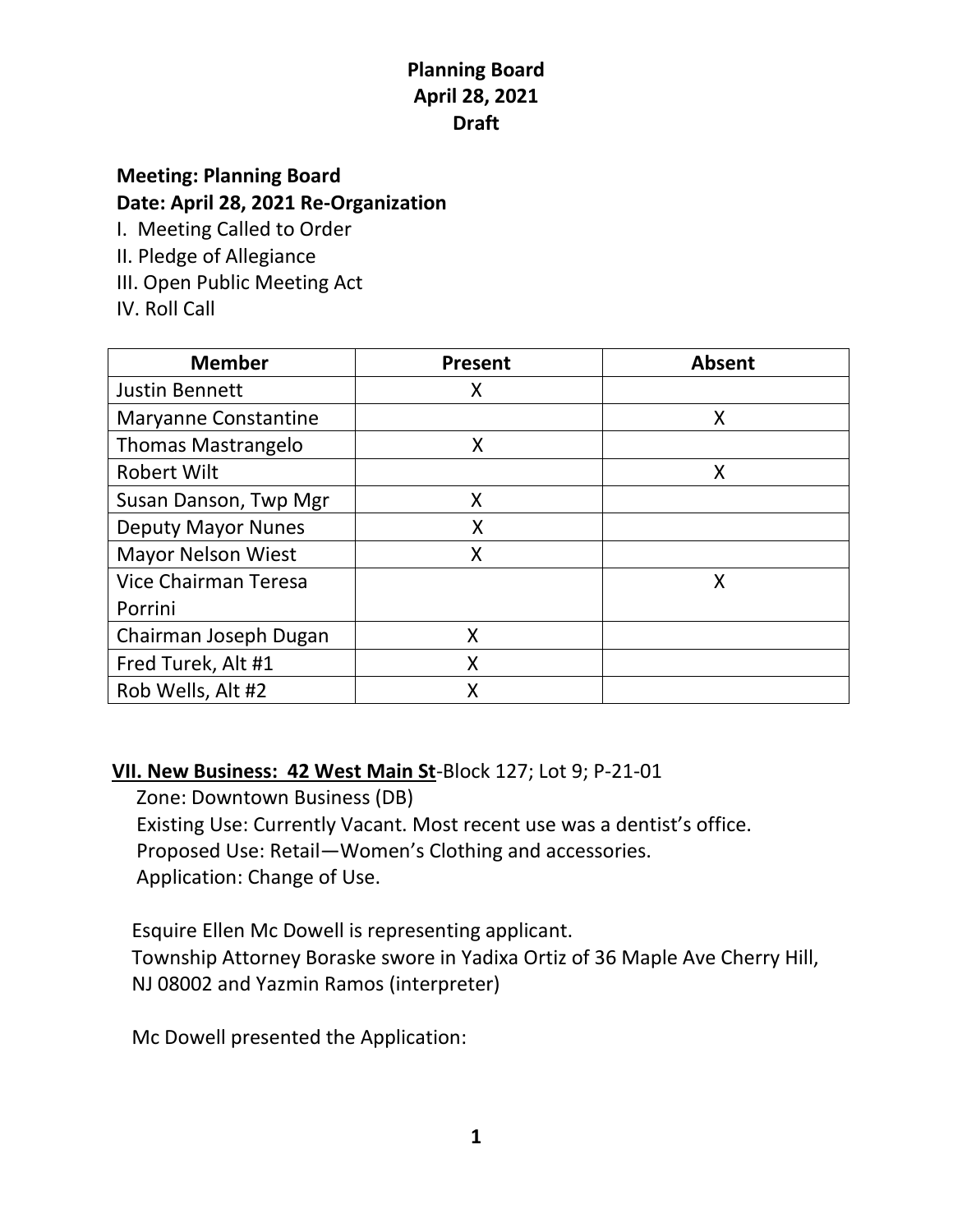### **Planning Board April 28, 2021 Draft**

- a. What type of store and what will be sold? Women's Clothing, accessories, handbags and shoes.
- b. Hours of Operation: opening between 9-10 am and closing between 5-6 pm except Sunday.
- c. Number of Employees? Total of Three, Yadixa, her husband and sister
- d. Deliveries to Store: USPS, Fed Ex and Amazon, No large trucks.

Chairman Dugan opened the meeting to questions from Board Members. Ms. Nunes asked if it was a permitted use in the Downtown District? Yes

Chairman Dugan opened to the General Public, None Present, Closed Public Portion

A Motion to approve the Change of Use and waive the site plan review was made by Mr. Mastrangelo, second by Mr. Turek, All Approve.

2. Review and Recommendation of Updated Stormwater Management Ordinance

Board Engineer McNulty recommended to adopt and approve.

A Motion to Approve the Stormwater Management Ordinance was made by Mr. Turek, second by Mr. Wells, All Approve

#### **VIII. Old Business**:

1. P-20-09: Extension of Minor Subdivision Approval (Block 145, Lot .05 & 13) Seeking a 190 day Extension

A Motion to Grant the Extension was made by Mr. Wells, second by Mr. Turek, All Approve.

#### **VIIII. Reports:**

a. 2021-PB-01: Board Reorganization and Professionals

 A Motion to Memorialize Re-Organization was made by Mr. Wells, second by Deputy mayor Nunes, All Approve